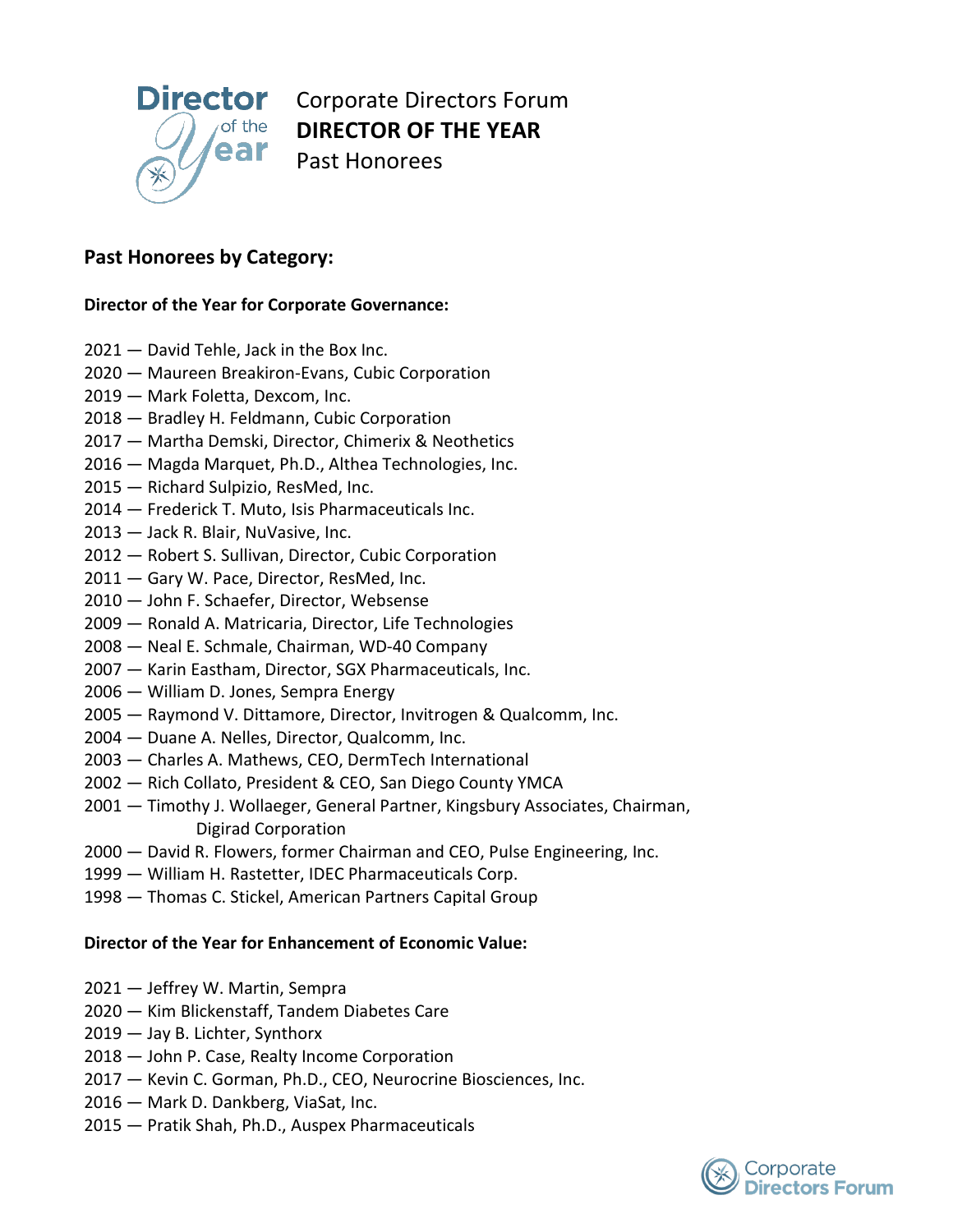- 2014 Gerald T. Proehl, President, CEO & Director, Santarus, Inc.
- 2013 Greg T. Lucier, Life Technologies
- 2012 Daniel Bradbury, President & CEO, Amylin Pharmaceuticals Inc.
- 2011 Jay T. Flatley, President & CEO, Illumina, Inc.
- 2010 David L. Schlotterbeck, Chairman & CEO CareFusion Corporation
- 2009 Andrew E. Senyei, MD, Chairman Genoptix, Inc.
- 2008 Robert P. Akins, Chairman & CEO, Cymer, Inc.
- 2007 Donald Felsinger, Chairman & CEO, Sempra Energy
- 2006 Joseph C. Cook, Jr., Amylin Pharmaceuticals
- 2005 John Reardon, Director, One Stop Systems
- 2004 Donald W. Grimm, Director, Invitrogen
- 2003 Garry O. Ridge, President & CEO, WD—40 Company
- 2002 Peter Farrell, PhD, President & CEO, ResMed, Inc.
- 2001 David M. Rickey, Chairman, President & CEO, Applied Micro CircuitsCorp.
- 2000 Dr. Irwin M. Jacobs, Chairman, CEO and Founder, QUALCOMM, Inc.
- 1999 David A. Purcell (head of Encad), Metallic Power, Inc.
- 1998 Giles H. Bateman, CompUSA

## **Director of the Year for Companies in Transition:**

- 2021 Schmid, John, AnaptysBio, Design Therapeutics, Poseida Therapeutics
- 2020 Carol Gallagher, ChromaCode
- 2019 Daniel J. Wolterman, NuVasive, Inc.
- 2018 Tina S. Nova, Ph.D., Arena Pharmaceuticals, Inc.
- 2017 Cam L. Garner, Chairman & Director, Zogenix, Oncternal Therapeutics, Kalyra Pharmaceuticals
- 2016 Jim Buechler, Ballast Point Brewing
- 2015 Kieran T. Gallahue, Volcano Corporation
- 2014 John W. Kozarich, Ph.D., Chairman, Ligand Pharmaceuticals
- 2013 Stanley T. Crooke, MD, PhD, Isis Pharmaceuticals, Inc.
- 2012 Harry Hixson, Jr., Chairman & CEO, Sequenom Inc.
- 2011 Lisa Suennen, Director, PatientSafe Solutions, Inc.
- 2010 Douglas D. Wheat, Chairman, AMN Healthcare Inc.
- 2009 Murray H. Hutchison, Director, Jack in the Box, Inc.
- 2008 Reynolds C. Bish, Director, Iomega Corp.
- 2007 Steven Francis, Chairman, AMN Healthcare, Inc
- 2006 John H. Warner Jr., Ph.D., SAIC
- 2005 Susan H. Snow & Julie Meier Wright, Directors (Co-Honorees), Maxim Systems
- 2004 Ralph V. Whitworth, Chairman, Apria Healthcare
- 2003 Gerald J. Yakatan, Ph.D., CEO, Avanir Pharmaceuticals
- 2002 Joseph Cook, Jr., President & CEO, Amylin Pharmaceuticals, Inc.
- 2001 Eric P. Wenaas, Ph.D., Chairman, President & CEO, Jaycor, Inc., Chairman, JNI Corporation
- 2000 Dr. Gene W. Ray, Founder, The Titan Corporation
- 1999 Richard D. Farman, Sempra Energy
- 1998 John C. Stiska, Qualcomm Inc. (no longer with Qualcomm)

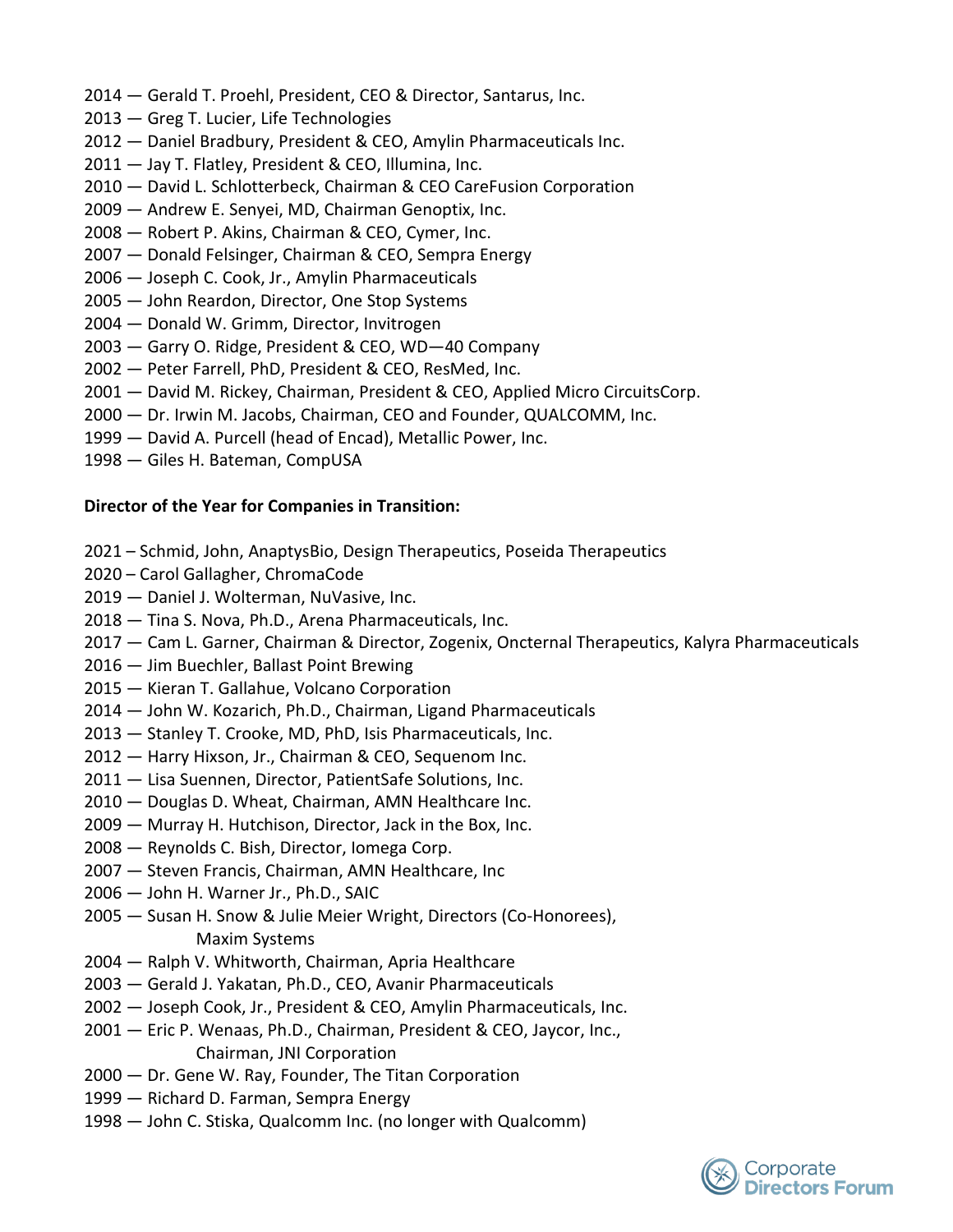## **Director of the Year for Emerging Board Leader:**

- 2021 Saundra Pelletier, Evofem Biosciences, Inc.
- 2020 Michael J. Farrell, ResMed, Inc.
- 2019 Sabrina Martucci Johnson, Daré Bioscience, Inc.
- 2018 Oliver "Chip" Brewer, Callaway Golf ("Rising Star" category)

#### **Director of the Year for Corporate Citizenship:**

- 2017 Ron Fowler, Director, SD Padres & University of San Diego
- $2016 NONE$
- 2015 Leonard A. Comma, Jack in the Box, Inc.
- 2014 Susan R. Salka, President & CEO, AMN Healthcare
- 2013 Jessie J. Knight, Jr., San Diego Gas & Electric
- 2012 Paul Hering, Managing Principal & CEO, Barney & Barney LLC
- 2011 Alexis V. Lukianov, Chairman & CEO, NuVasive, Inc.
- 2010 S. Douglas Hutcheson, President, CEO & Director, Leap Wireless International, Inc.
- 2009 Robert D. Buell, Partner, Luce Forward
- 2008 John Moores, Chairman, San Diego Padres
- 2007 Philip C. Blair/Mel Katz, Manpower, Inc.
- 2006 Rodney N. Lanthorne, Kyocera International
- 2005 Lawrence W. Shea, Director, YMCA
- 2004 Edwin Guiles, Group President Regulated Business Units, SDG&E
- 2003 Robert B. Horsman, President & CEO, San Diego National Bank
- 2002 William K.Geppert, Vice President & General Manager, Cox Communications
- 2001 Harvey P. White, Chairman & CEO, Leap Wireless International
- 2000 Peter P. Savage, former President and Chairman of the Board, AppliedDigital Access
- 1999 D. M. (Don) Ings, Solar Turbines, Inc.
- 1998 Duane J. and Theodore D. Roth, Alliance Pharmaceutical

# **Director of the Year for Not-for-Profit:**

- 2021 Steve Bernstein, Jacobs & Cushman San Diego Food Bank
- 2020 Jennie Brooks, SD Regional Economic Development Corp & UCSD Rady School of Management
- 2019 Lori Moore, Sharp Healthcare
- 2018 RADM Ronne Froman Blue, USS Midway Museum
- 2017 Doug Obenshain, Director, Sanford-Burnham Prebys Medical Discover Institute
- 2016 Carol Chang, UCSD Foundation
- 2015 Jeffrey Jacobs, Challenged Athletes Foundation
- 2014 Kathleen Sellick, President & CEO, Rady Children's Hospital
- 2013 Lauree M. Sahba, Voices for Children
- 2012 Debra L. Reed, Chair, San Diego Region Economic Development Corp.
- 2011 Darlene Marcos Shiley, Director, University of San Diego & others
- 2010 Robert J. Watkins, Director, San Diego Regional Economic Development Corp.
- 2009 Michael W. Murphy, President & CEO, Sharp HealthCare

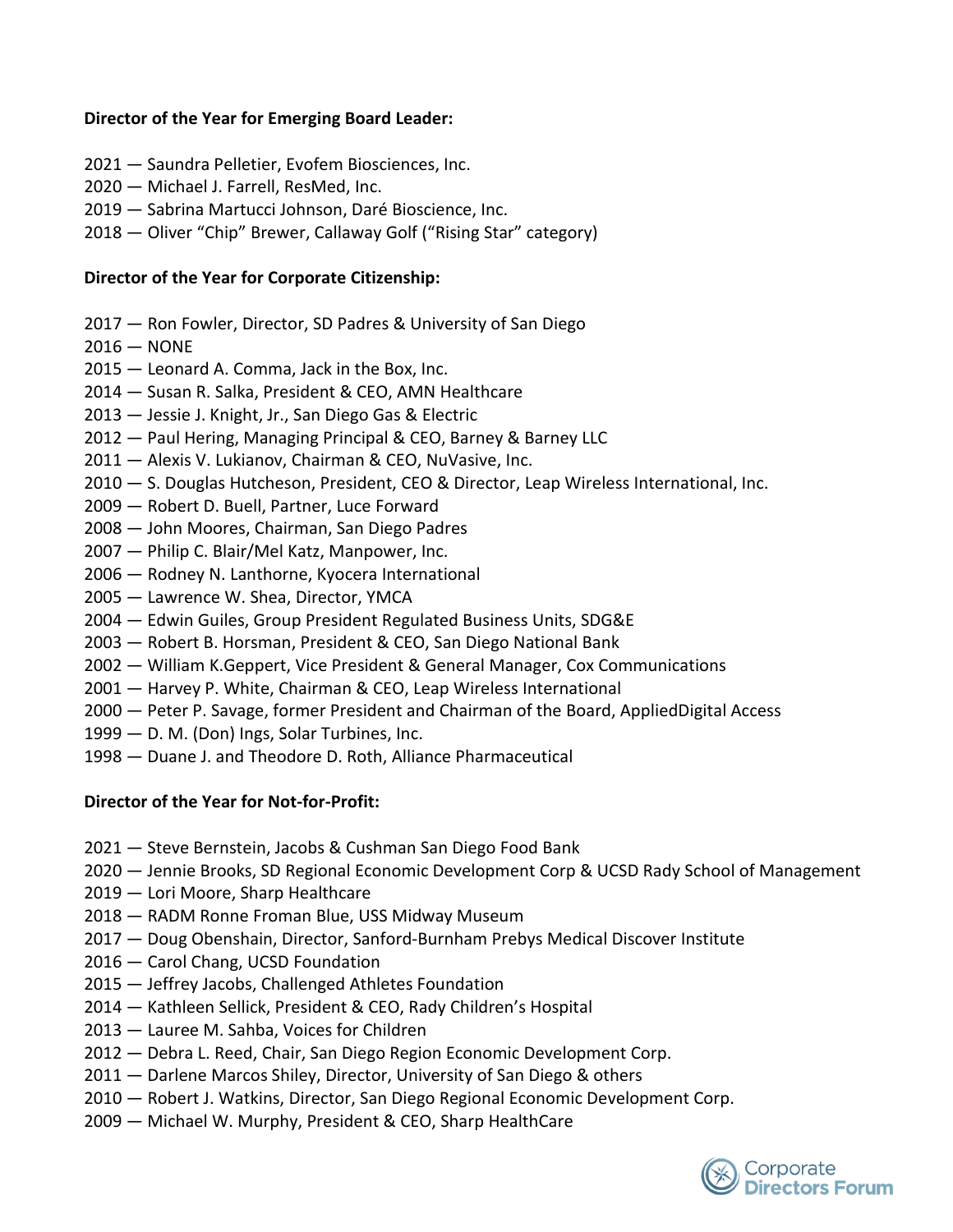- 2008 Karla J. Hertzog, Director, YMCA of San Diego County
- 2007 Bruce Blakley, San Diego Foundation
- 2006 Chris D. Van Gorder, Scripps Health Board of Trustees
- 2005 The Honorable Alice D. Sullivan (Ret.), Chairman, Scripps Research Institute
- 2004 Michelle Candland, Chairperson, The Monarch School Project
- 2003 Susan H. (Ten Eyck) Mallory. Sr., Banker, UCSD Athena
- 2002 Julie Meier Wright, President & CEO, San Diego Regional EDC
- 2001 John W. Johnson, Retiring President & CEO, San Diego Urban League
- 2000 John C. Raymond, President, The Greystone Group, L.P.
- 1999 Linda L. Katz, Senior Community Centers of San Diego

## **Director of the Year for Lifetime Achievement in Corporate Governance:**

- 2021 M. Faye Wilson, Various Boards
- 2020 Henry L. Nordhoff, Various Boards
- 2019 Mike Grey, Various Boards
- 2018 Jim Blair, Ph.D., Various Boards
- 2017 Harvey White, Various Boards
- 2016 Peter C. Farrell, Ph.D., Various Boards
- 2015 William H. Rastetter, Ph.D., Various Boards
- 2014 Karin, Eastham, Director, Various Boards
- 2013 Timothy Wollaeger, Director, Various Boards
- 2012 Lynn Schenk, Director, Various Boards
- 2011 Irwin Jacobs, Director, Various Boards
- 2010 Malin Burnham, Director, Various Boards
- 2009 James M. Sweeney, Director, Various Boards
- 2008 Lesley H. Howe, Director, Various Boards
- 2007 Ron Taylor, Director, Various Boards
- 2006 Ernest Rady, Various Boards
- 2005 James Berglund, Director, Various Boards
- 2004 Daniel W. Derbes, Chairman, WD—40 Company
- 2003 Duwaine Townsen, Principal, EndPoint Late—Stage Funds
- 2002 Anne L. Evans, Chairman, Evans Hotels
- 2001 Charles C. Edwards, MD
- 2000 Jack W. Goodall, Chairman, Jack in the Box Inc.
- 1999 J. Robert Beyster, Science Applications International Corp.
- 1998 Thomas A. Page, SDG&E and Enova (recently retired from both)

#### **Director of the Year COVID Impact Award:**

2021 — P. Kay Coleman, The San Diego Foundation

# **Director of the Year for Lifetime Legacy:**

- 2020 Warren O. Kessler, San Diego Symphony Orchestra
- 2019 Robert S. Sullivan, Rady School of Management, UC San Diego